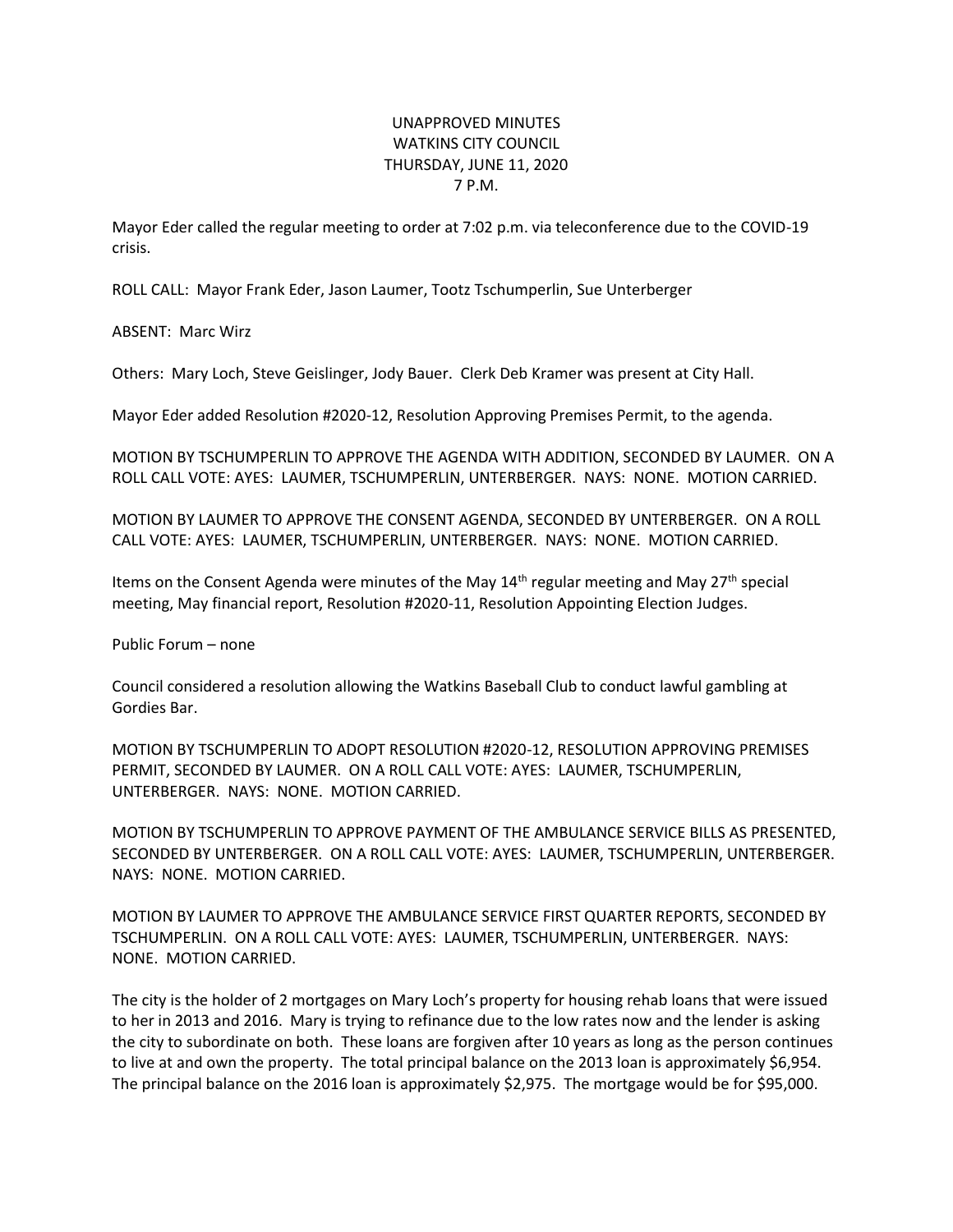The appraisal done in May, 2020 had a value of \$160,000. Mary noted this would be a 15-year mortgage with a balloon payment and she could refinance at that time.

MOTION BY UNTERBERGER TO APPROVE THE SUBORDINATION ON THE LOANS, SECONDED BY LAUMER. ON A ROLL CALL VOTE: AYES: LAUMER, TSCHUMPERLIN, UNTERBERGER. NAYS: NONE. MOTION CARRIED.

Council discussed current operations at City Hall. The door is still locked and staff has been alternating work days. The Governor's peace-time emergency is set to expire June 12<sup>th</sup>. Laumer noted he heard the Governor was going to ask the Legislature to extend it another month. Kramer noted a Preparedness Plan has to be adopted by the council by June 29<sup>th</sup>. However, the state has until June 15<sup>th</sup> to update the requirements for the plans. Council discussed holding a special meeting on June 22<sup>nd</sup> to act on this. Council approved to continue to keep the door locked until the special meeting and for staff to continue alternating until then.

Planning Commission update – Eder noted that Flaschenriem's have applied for a variance to put an addition on their commercial building on Veteran's Drive. The public hearing will be held June 22<sup>nd</sup>.

MOTION MADE BY TSCHUMPERLIN NOT TO WAIVE THE CITY'S MONETARY LIMITS ON MUNICIPAL TORT LIABILITY ESTABLISHED BY MN STATUTES 466.04, SECONDED BY UNTERBERGER. ON A ROLL CALL VOTE: AYES: LAUMER, TSCHUMPERLIN, UNTERBERGER. NAYS: NONE. MOTION CARRIED.

Citizens Bank will now be charging a monthly fee of \$24.95 for the ACH agreement for water bill payments.

MOTION BY UNTERBERGER TO APPROVE THE ACH AGREEMENT, SECONDED BY TSCHUMPERLIN. ON A ROLL CALL VOTE: AYES: LAUMER, TSCHUMPERLIN, UNTERBERGER. NAYS: NONE. MOTION CARRIED.

The Fire Relief Association has requested a temporary on-sale liquor license for Kraut N' Wurst for July  $31<sup>st</sup>$ , August 1<sup>st</sup> and 2<sup>nd</sup>. They will decide in mid-July if it will be held. Holding the event will be dependent on what the Governor does regarding outdoor gatherings. Tschumperlin didn't know if a parade could be planned in that short of time. Council felt the parade would not happen this year.

MOTION BY LAUMER TO APPROVE THE LIQUOR LICENSE REQUEST, SECONDED BY TSCHUMPERLIN. ON A ROLL CALL VOTE: AYES: LAUMER, TSCHUMPERLIN, UNTERBERGER. NAYS: NONE. MOTION CARRIED.

Tom Ertl will be retiring from the Watkins Fire Department effective August  $1<sup>st</sup>$ . Tom has served on the department for 23 years.

MOTION BY TSCHUMPERLIN TO ACCEPT TOM ERTL'S RESIGNATION, SECONDED BY UNTERBERGER. ON A ROLL CALL VOTE: AYES: LAUMER, TSCHUMPERLIN, UNTERBERGER. NAYS: NONE. MOTION CARRIED.

Council thanked Tom for his service throughout the years.

The School District would like to put another sign on the population sign recognizing 2020 FFA State Champs. The school has been in contact with MNDOT also. There is one sign recognizing the 2019 FFA State Champs on the population sign now. Council asked if there would be a way to get it all on one sign. Kramer will check with the school.